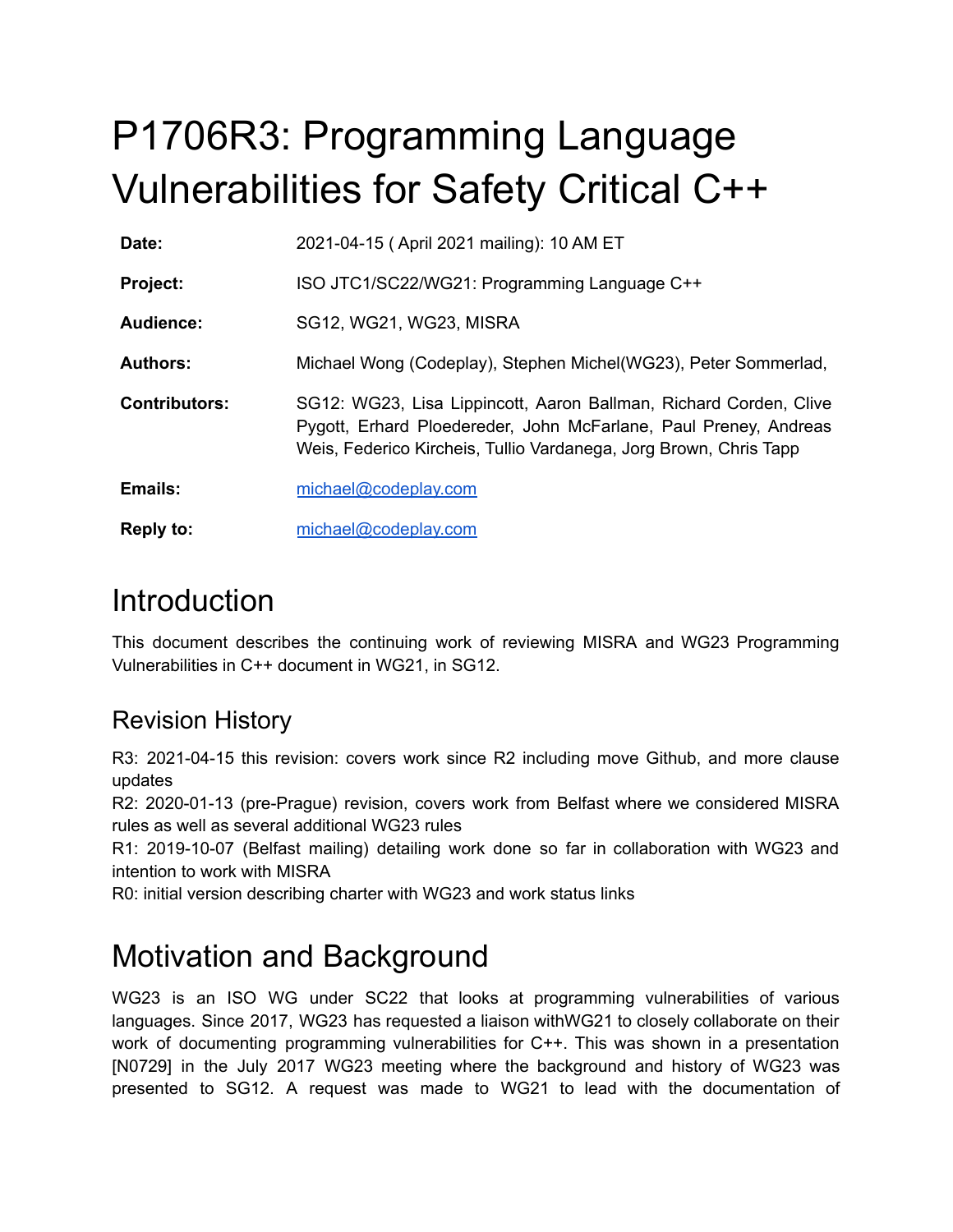vulnerabilities in C++, so as to ensure their accurate representation using WG21's technical expertise.

This was accepted using a co-located meeting format where WG23 members was to attend WG21 meetings. SG12's charter was expanded from Undefined Behavior and Unspecified Behavior to add Vulnerabilities to the title

SG 12 agreed that WG 21 needs to do something about vulnerabilities. It was pointed out that even Ada, widely acknowledged to be a "safe" language, acknowledges 50 of the 63 language-defined vulnerabilities. The goals of this is to work together and not work to make C++ look bad. We are not specifying subsets or what language features to avoid, simply pointing out how vulnerabilities occur and giving guidance. [N0730]

Since then, we have added MISRA C++ as participants in the review process.

As a result these co-located meetings have been occurring in SG12 in every WG21 meeting. This is a report of its progress.

At the Belfast meeting, we proceeded with examining the MISRA C++ draft in a co-located manne and will continue in Prague.

At the Prague meeting, we continued with processing additional clauses.

In November 2020, Peter Sommerlad and Paul Preney moved the document from Word to Github.

#### Impact on the Standard

.

The result of this is a WG23 document that specifically updates on C++ Programming Vulnerabilities guidelines, along with those from Ada, C, Fortran, etc. These are most of the languages under SC22. We have also been feeding back new findings from this joint WG23/SG12 meeting back to update Core Guidelines.

It will also result in a MISRA C++ updated document that tracks more closely to C++14/17/20 and future revisions.

The goal is to have an active group reviewing various Safety and Vulnerabilities documents and improve them for their accurate portrayals. In future, this will include MISRA C++/AUTOSAR C++ guidelines which is also actively revising their documents. As the various Standards change, we will also need to continue updates. This is still a WIP.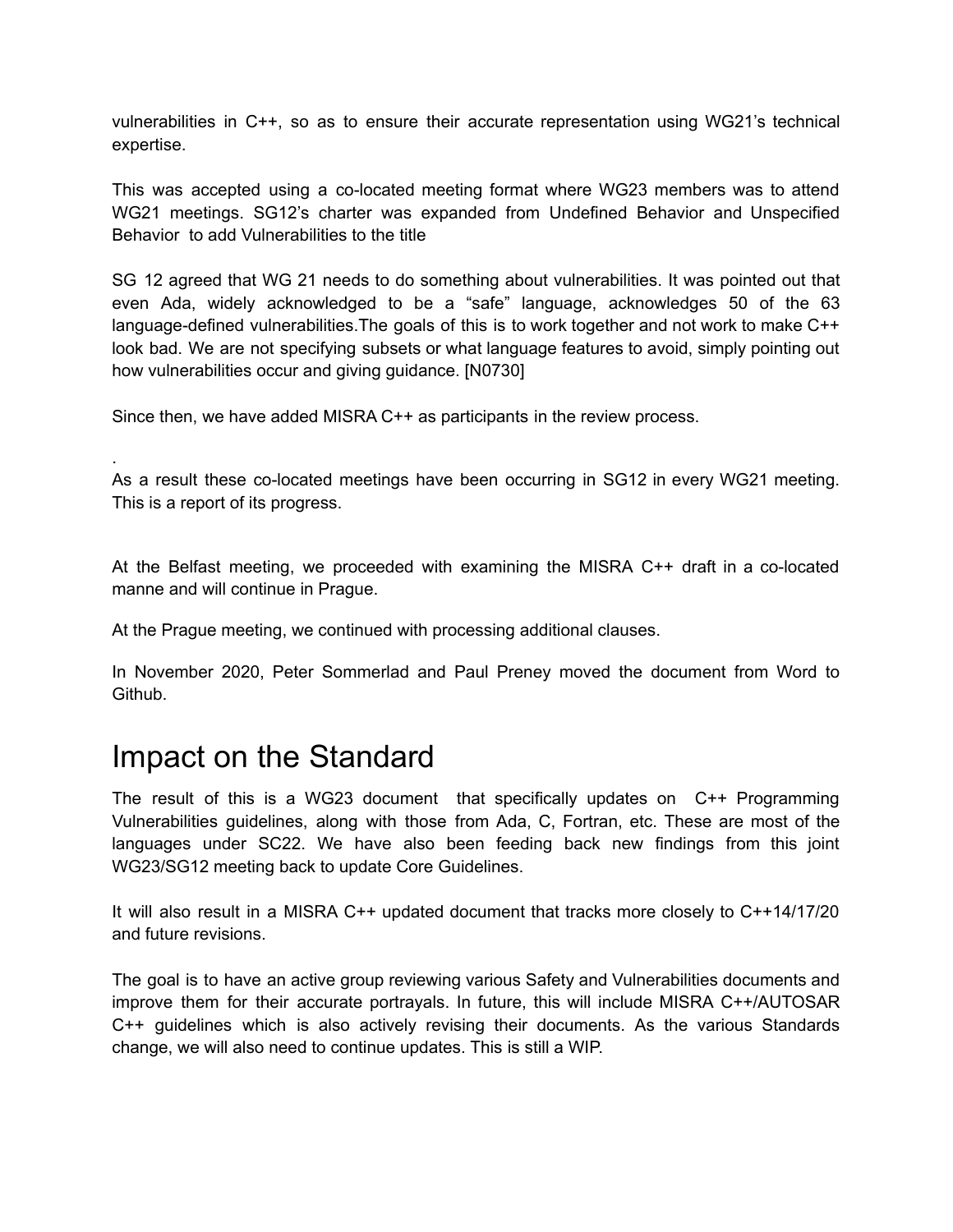## **Github**

In November 2020, Peter Sommerlad and Paul Preney moved the document from Word to Github and Markdown format. HTML and Word format is generated with pandoc. There are two github repositories with the content of the original word document and further progression.

You can view the full document as well as individual pages at

https://iso-iec-jtc1-sc22-wg23-cpp.github.io/wg23-tr24772-10-public/

The editing takes place in markdown on the closed-user group repository

https://github.com/ISO-IEC-JTC1-SC22-WG23-CPP/wg23-tr24772-10

WG23 member and WG21/SG12 members can contact Paul or Peter to be added to the editors of this repository. A github user account is necessary.

The content of <https://github.com/ISO-IEC-JTC1-SC22-WG23-CPP/wg23-tr24772-10-public> is generated through a github action on the private repository that pushes it to the public version. It also contains a generated word document.

## **Status**

#### **MISRA**

At Belfast meeting, we had a full meeting with MISRA which we plan to continue in Prague. The minutes are here:

N0904: Meeting notes from WG 21/SG 12 [meeting](http://www.open-std.org/JTC1/SC22/WG23/docs/ISO-IECJTC1-SC22-WG23_N0904-wg21sg12-misra-wg23-mtg-notes.docx) with MISRA C++

At the Prague meeting, we discussed:

- Single Exit
- Banning Raw pointers
- Brace Initialization
- Exceptions

The notes are: <https://wiki.edg.com/bin/view/Wg21prague/SG12>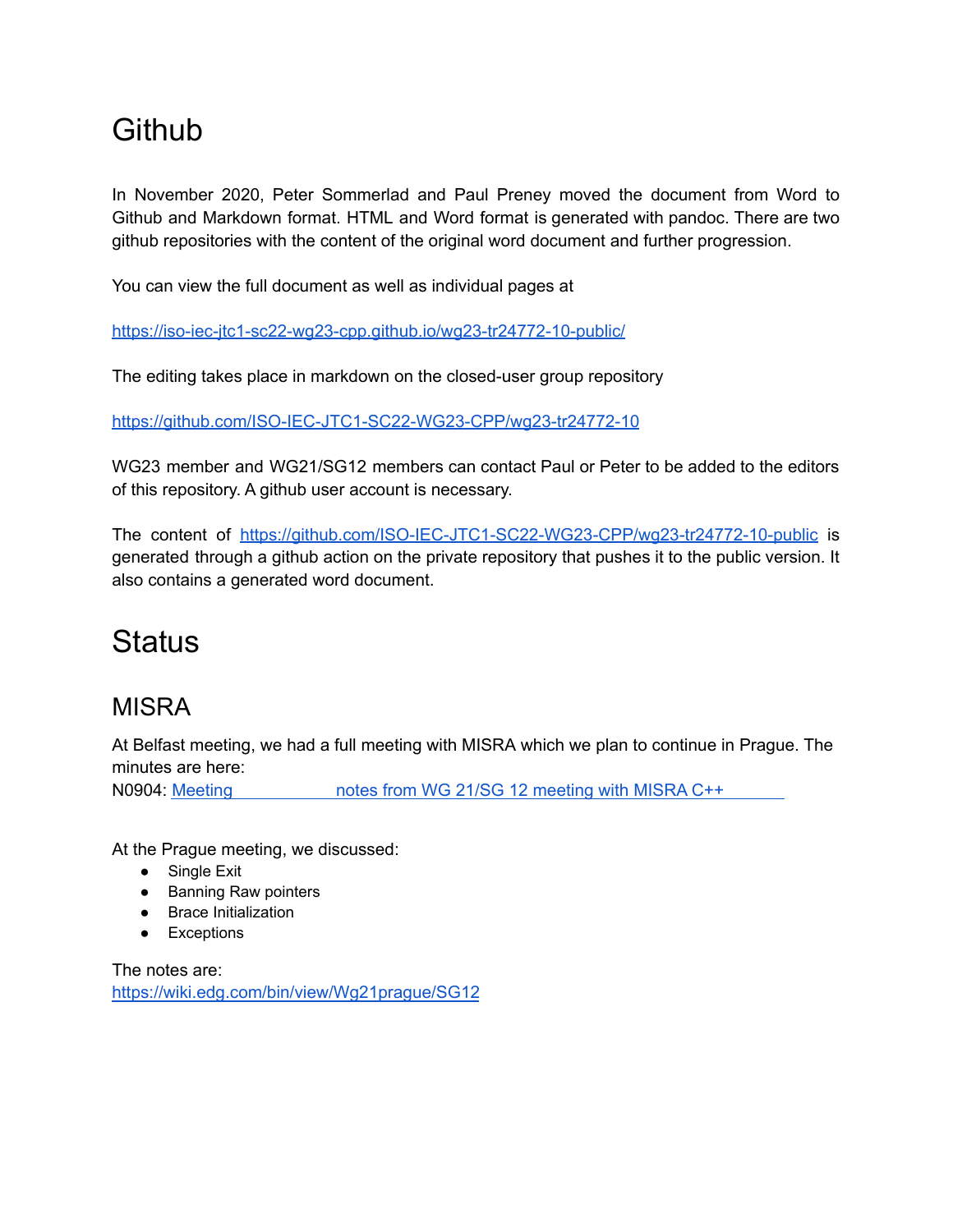At this point, MISRA is proceeding with a proposed release and update of the MISRA 2008 Standard which was based on C++98, with the intention to update to C++14/17. We discussed issues of:

- Example of single exit
- Example of dead code vs unused code
- Braced-initialization  $\{\}$
- two rules that conflict:
	- Every switch will have a default
	- No unreachable code
- We propose a single rule that says that every value of an enum must be covered by a switch alternative (no default)

#### WG23

In the fall of 2020, ISO/IEC 24772-10 was moved into GitHub. The group has been meeting every 4 weeks to discuss open issues, propose revisions, and to progress work

As of 12 April 2020, 53 issues are open ( 5 of which have outstanding pull requests to be reviewed) and 17 have been closed in the GitHub repository. The document can be accessed at the GitHub link.

Future meeting dates in 2021 (Every 3 weeks from June 7) April 12, May 10, June 7, June 28, July 19, August 9, August 30, September 20, October 11, November 1, November 22, December 13

-----------------------------------

Since July 2017, we have held regular meetings. These are the documents that we have generated in WG23. All are located in the WG23 repository: <http://www.open-std.org/JTC1/SC22/WG23/docs/documents>

Since Prague, WG23 has been meeting monthly through 2020 to today and plans to continue. The meetings are in the C++ calendar under SG12.

The latest WG23 progress since the Belfast meeting is here: N0908: TR 24772-10 C++ language [vulnerabilities](http://www.open-std.org/JTC1/SC22/WG23/docs/ISO-IECJTC1-SC22-WG23_N0908-tr24772-10-C++-after-mtg-66-20191107.docx) after meeting 66 with WG 21/SG 12

For N0908, the following clauses are essentially completed.

6.2 type system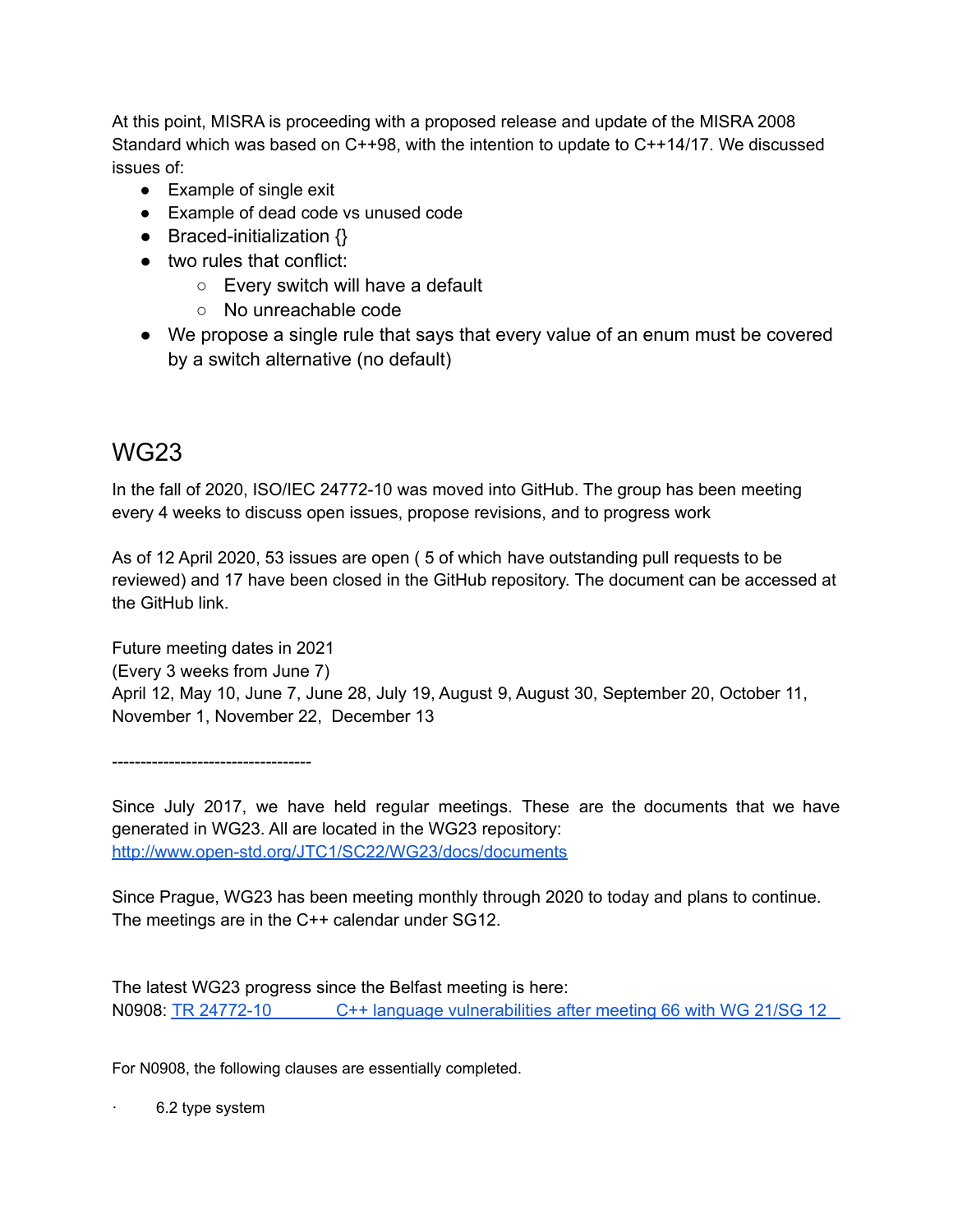- · 6.3 Bit representation
- · 6.4 Floating Point
- · 6.5 Enumerator issues [CCB],
- · 6.6 Conversion errors
- 6.7 String termination
- · 6.8 Buffer boundary violation
- · 6.9 Unchecked array indexing
- · 6.10 Unchecked array copying (needs to be revisited)
- · 6.11 Pointer type conversions
- · 6.12 Pointer arithmetic
- · 6.13 Null pointer dereference [XYH],
- · 6.14 Dangling reference to heap
- · 6.15 Arithmetic wrap-around error
- · 6.16 Using shift operations for multiplication and division
- · 6.17 Choice of clear names [NAI]
- · 6.18 Dead Store
- · 6.19 Unused variables
- · 6.20 Identifier name reuse
- · 6.21 Namespace Issues
- · 6.22 Initialization of variables [LAV]
- · 6.23 Operator precedence and associativity
- · 6.24 Side effects and order of evaluation
- · 6.25 Likely incorrect expression
- · 6.26 Dead store,
- · 6.27 Switch statements and static analysis
- · 6.28 Demarcation of control flow
- · 6.29 Loop control variables
- · 6.30 Off-by-one errors
- · 6.31 Structured programming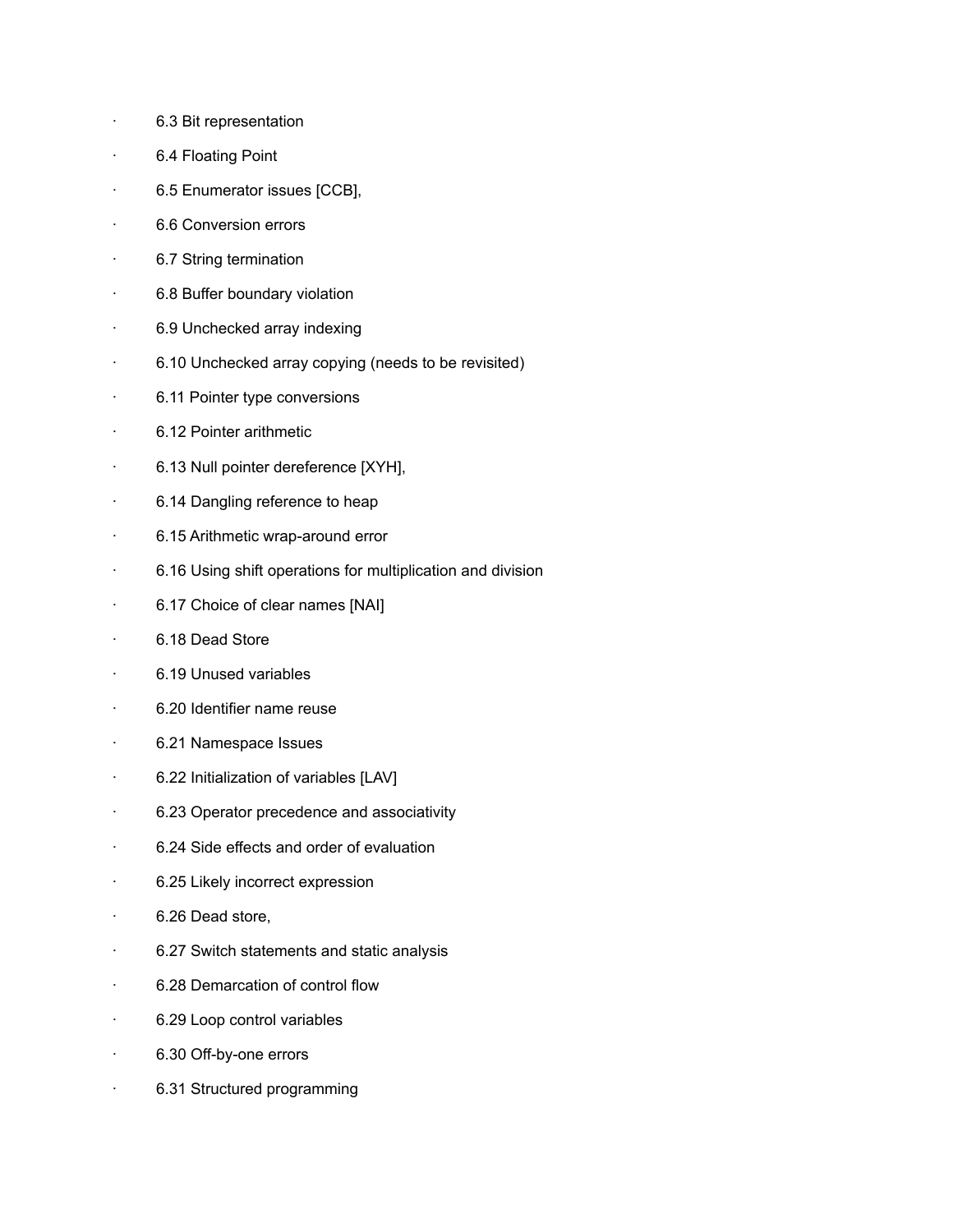- · 6.32 Passing parameters and return values
- · 6.33 Dangling references to stack frames
- · 6.34 Subprogram signature mismatch
- · 6.35 Recursion
- · 6.36 Ignored error status and unhandled exceptions
- · 6.37 Type breaking reinterpretation of data
- · 6.38 Deep vs shallow copying [YAN]
- · 6.39 Memory leak and heap fragmentation
- · 6.41 Inheritance
- · 6.42 Violations of the Liskov substitution principle
- · 6.43 Redispatching
- · 6.44 Polymorphic variables
- · 6.45 Extra intrinsics
- · 6.46 Argument passing to library functions
- · 6.47 Inter-language calling
- · 6.48 Dynamically-linked code and self-modifying code [NYY]
- · 6.49 Library Signature
- · 6.50 Unanticipated exceptions from library routines
- · 6.51 Pre-processor directives
- · 6.52 Suppression of language-defined run-time checking
- · 6.53 Provision of inherently unsafe operations
- · 6.54 Obscure language features
- · 6.55 Unspecified behaviour
- · 6.56 Undefined behaviour
- · 6.57 Implementation-defined behaviour
- · 6.58 Deprecated language features
- · 6.59 Concurrency -- Activation
- · 6.60 Concurrency Directed termination
- · 6.64 Uncontrolled format string